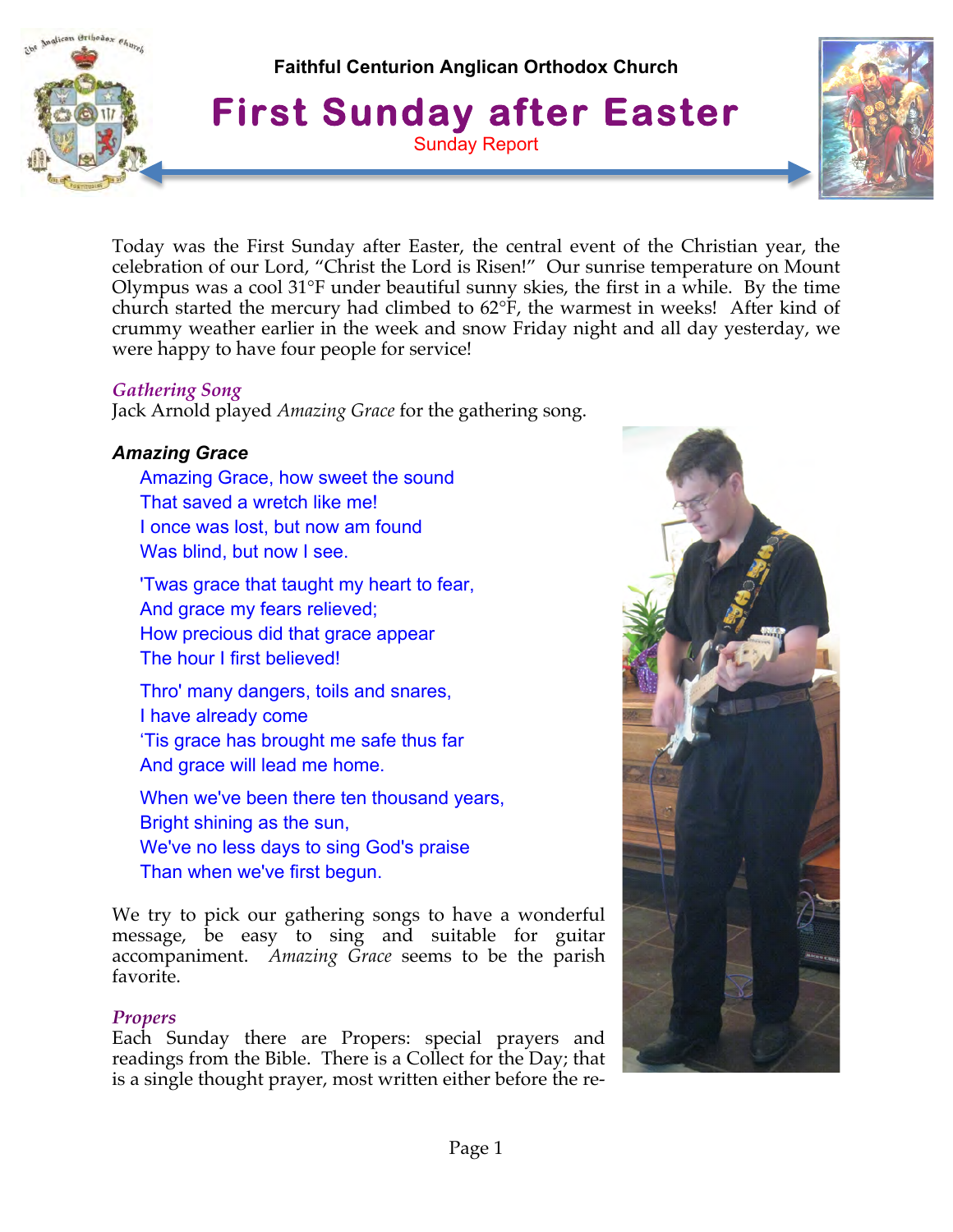founding of the Church of England in the 1540s or written by Bishop Thomas Cranmer, the first Archbishop of Canterbury after the re-founding.

The Collect for the Day is to be read on Sunday and during Morning and Evening Prayer until the next Sunday. The Epistle is normally a reading from one of the various Epistles, or letters, in the New Testament. The Gospel is a reading from one of the Holy Gospels, Matthew, Mark, Luke and John. The Collect is said by the minister as a prayer, the Epistle can be read by either a designated reader (as we do in our church) or by one of the ministers and the Holy Gospel, which during the service in our church is read by an ordained minister or our Deacon Striker.

The propers are the same each year, except if a Red Letter Feast, that is one with propers in the prayerbook, falls on a Sunday, then those propers are to be read instead, except in a White Season, where it is put off. Red Letter Feasts, so called because in the Altar Prayerbooks the titles are in red, are special days. Most of the Red Letter Feasts are dedicated to early saints instrumental in the development of the church, others to special events. Some days are particularly special and the Collect for that day is to be used for an octave (eight days) or an entire season, like Advent or Lent.

The Propers for today are found on Page 170-171, with the Collect first:

#### The First Sunday after Easter. *The Collect.*

**LMIGHTY** Father, who hast given thine only Son to die for our sins, and to rise again for our justification; Grant us so to put away the leaven of malice and wickedness, that we may always serve thee in pureness of living and truth; through the merits of the same thy Son Jesus Christ our Lord. *Amen.* **A**

Ryan Hopkins read the Epistle which came from the First General Epistle of Saint John, beginning at the Fourth Verse of the Fifth Chapter:

hatsoever is born of God overcometh the world: and this is the victory that overcometh the world, even our faith. Whatsoever is born of God overcometh the world: and this is the victory that overcometh the world, even our faith. Who is he that overcometh the world, but he that believeth that Jesus is the Son of God? This is he that came by water and blood, even Jesus Christ; not by water only, but by water and blood. And it is the Spirit that beareth witness, because the Spirit is truth. For there are three that bear witness, the Spirit, and the water, and the blood: and these three agree in one. If we receive the witness of men, the witness of God is greater: for this is the witness of God which he hath testified of his Son. He that believeth on the Son of God hath the witness in himself: he that believeth not God hath made him a liar; because he believeth



not the record that God gave of his Son. And this is the record, that God hath given to us eternal life, and this life is in his Son. He that hath the Son hath life; and he that hath not the Son of God hath not life.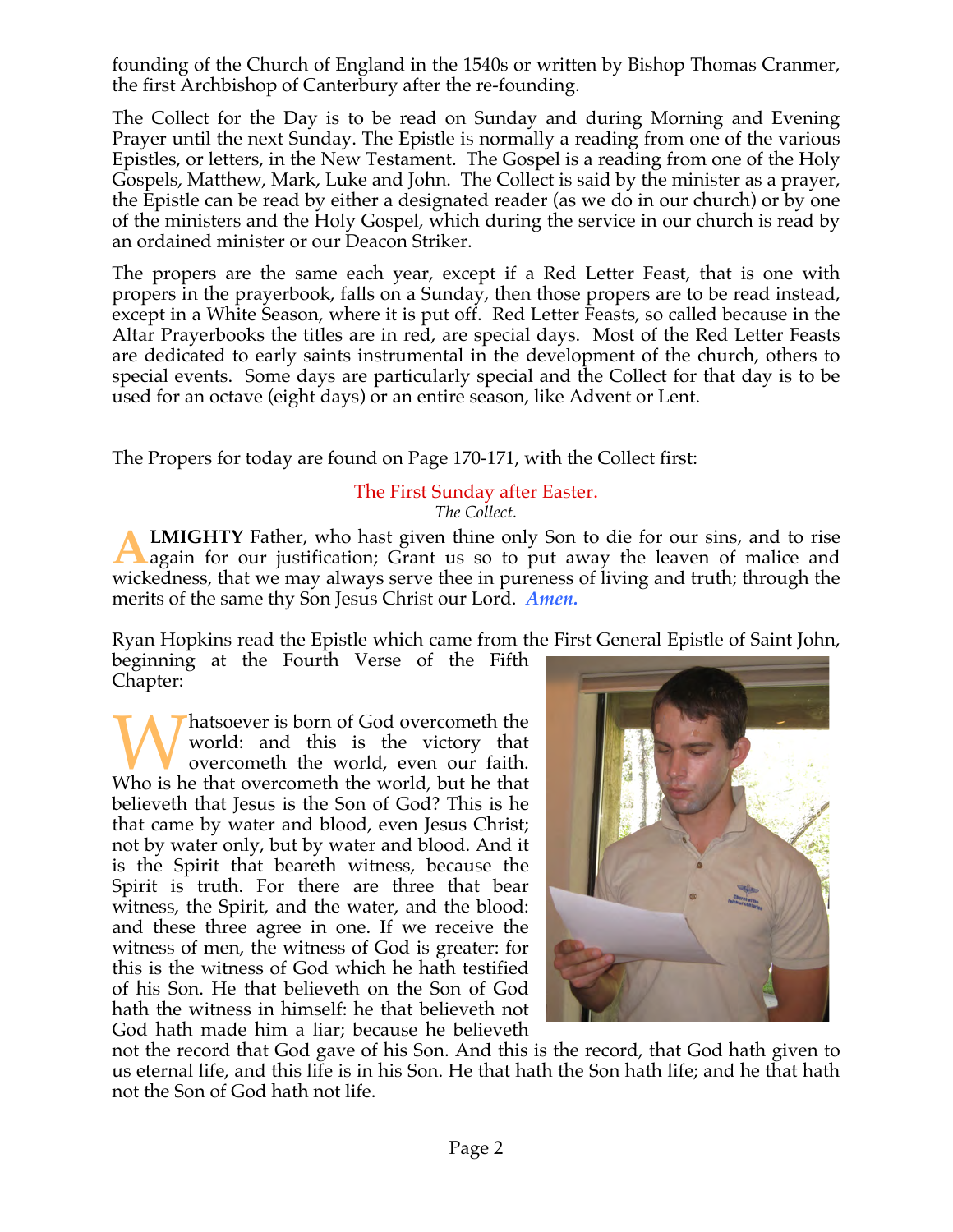Deacon Striker Jack Arnold read the Gospel for this Sunday which came from the Twentieth Chapter of the Gospel of Saint John beginning at the Nineteenth verse:

he same day at evening, being the first day of the week, when the doors were shut where the disciples were assembled The same day at evening, being the first day of the week, when the doors were shut where the disciples were assembled for fear of the Jews, came Jesus and stood in the midst, and saith unto them, Peace be unto you. And when he had so said, he shewed unto them his hands and his side. Then were the disciples glad when they saw the Lord. Then said Jesus to them again, Peace be unto you: as my Father hath sent me, even so send I you. And when he had said this, he breathed on them, and saith unto them, Receive ye the Holy Ghost: whosesoever sins ye remit, they are remitted unto them; and whosesoever sins ye retain, they are retained.



#### *Sermon – Time and Action*

Today's sermon brought the Collect, Epistle and Gospel together and is partly



contained in the forewords above.

We are in the Easter Season which consists of Easter and the following four Sundays, until we get to Rogation Sunday. This is a time we should work on centering our lives on the central figure in our religion, Jesus Christ.

Consider these words from the Collect:

… Son to die for our sins, and to rise again for our justification; Grant us so to put away the leaven of malice and wickedness, that we may always serve thee in pureness of living and truth …

God sent Jesus to be The Christ, The Messiah, The Savior, The Lamb to be sacrificed for our sin. He gave His earthly Life, He went down into Hell, that we might be justified before God at our accounting. Not that we might be perfect, but that we might be accounted perfect at our judgment day. Yet we are not made perfect. Thus we must ask God's help that we can put away the infection, or leaven, of evil in our hearts so that we can serve the Living God here.

Paul tells us that we must be reborn as a new person in God. We must put on the New Man and put the Old Man behind us. We must endeavor to leave our old habits behind as we strive to make new practices into habits. We cannot follow the direction of Jesus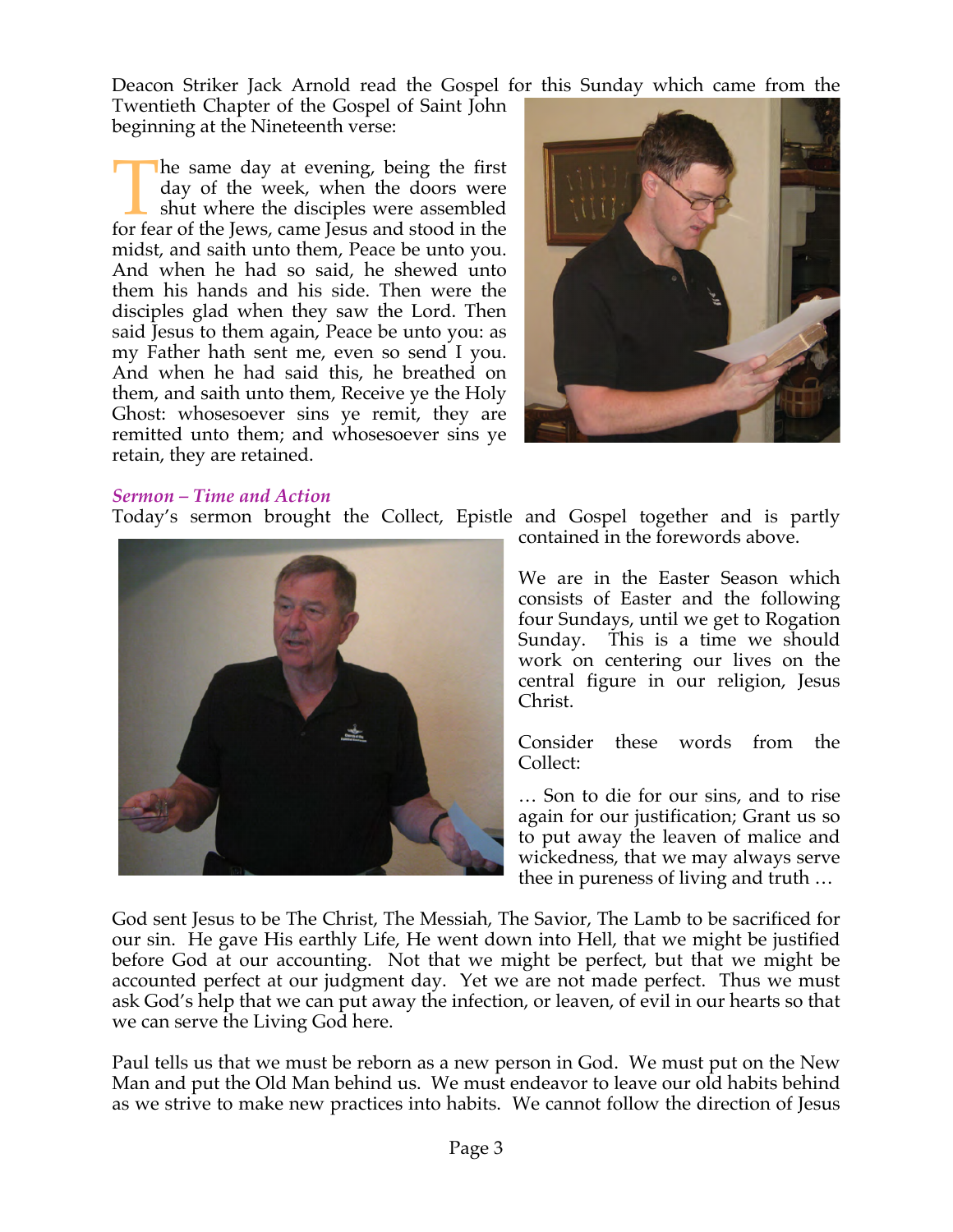towards God without the help of the Holy Ghost. The Trinity in practice. If you believe in Jesus, you must believe in God and you can do neither without the help of the Holy Ghost.

When Jesus came to the disciples on Sunday evening, He breathed the Holy Ghost into their hearts. He gave the disciples the power to pass His Forgiveness on to their followers. As ministers of God, we follow the disciples, but we have not the power to forgive, except as we find in the Lord's Prayer, "forgive us our trespasses as we forgive those who trespass against us." We do have the ability to tell you that if you repent, that is "to turn from sin and dedicate oneself to the amendment of one's life", then God will forgive you. Through our Lord, if you repent, He has forgiven you.

So what to take from all this?

For God so loved the world, that he gave his only begotten Son, that whosoever believeth in him should not perish, but have everlasting life. John 3.16

If you get that, you have the Holy Ghost in your heart. If you don't open your heart so that He will breathe the breath that sends The Comforter to you.

### *Bishop Ogles' Sermon*

We are oft fortunate to get copies of Bishop Jerry's sermon notes. Today is one of those Sundays. Today we get a brilliant and inspiring sermon for

Easter. I beg you; take the time to read this:

#### **Sermon Notes for 15 April 2012 Anno Domini First Sunday after Easter St Andrews Anglican Orthodox Church**

The First Sunday after Easter. *The Collect.*



us so to put away the leaven of malice and wickedness, that we may always serve thee in pureness of living and truth; through the merits of the same thy Son Jesus Christ our Lord. *Amen.*

*19 Then the same day at evening, being the first day of the week, when the doors were shut where the disciples were assembled for fear of the Jews, came Jesus and stood in the midst, and saith unto them, Peace be unto you. 20 And when he had so said, he shewed unto them his hands and his side. Then were the disciples glad, when they saw the Lord. 21 Then said Jesus to them again, Peace be unto you: as my Father hath sent me, even so send I you. 22 And when he had said this, he breathed on them, and saith unto them, Receive ye the Holy Ghost: 23 Whose soever sins ye remit, they are remitted unto them; and whose soever sins ye retain, they are retained*. (John 20:19-23)

It will prosper our love and understanding of the fear the disciples experienced following the crucifixion. Only having heard, through a veil of ignorance, the Words of Christ that after the third day He would arise, the disciples were not expecting the Words of Christ to become a literal fact. So they hid and cowered behind closed doors.

While He was yet with them, their courage never failed, but when separated from the

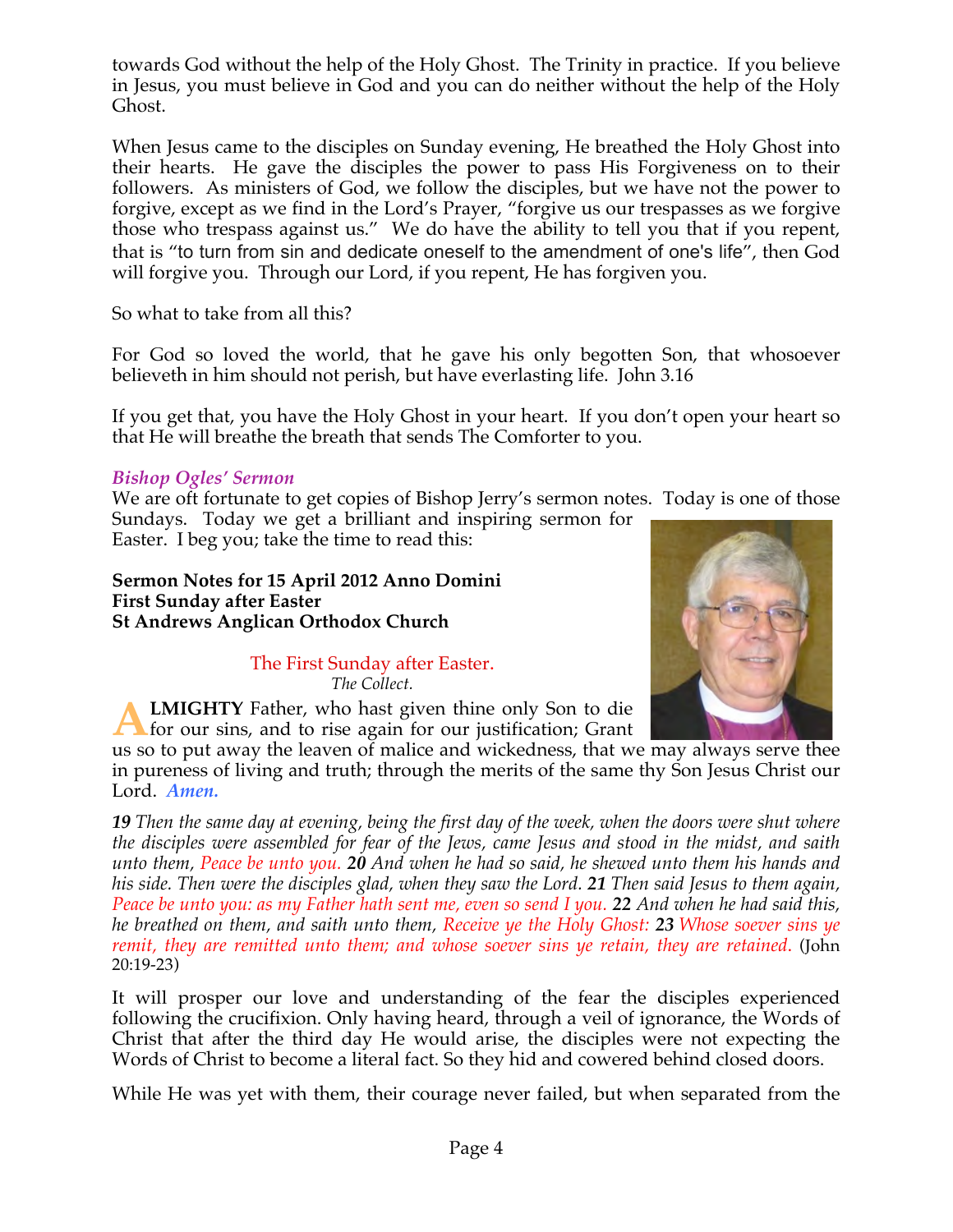physical presence of Christ – they were mere cowards.

You will note that Christ rose from the Tomb with a living body though different in some respects than His pre-crucifixion body. He was recognizable in appearance, but He could also pass through material barriers without any impediment.

He came to His disciples in Peace as He always comes to us. "*Peace be unto you*!"

His glorified body still retained the scars of His sacrifice. Did you know that when we all get to heaven, we will have perfect bodies? There shall be only One whose body is marred from suffering – the Lord Jesus Christ.

Christ sends us into the World as His Father had sent Him. Let us stop to contemplate on how the Father sent the Son into the World?

1) He came under humble circumstances having been born of a humble mother, and laid in a wooden manger used for feeding sheep. That was appropriate for Christ is our Bread of Life and we are the Sheep of His Pasture.

2) Christ lived a normal life for His time and was a carpenter for his surrogate father, Joseph. We must, likewise, labor for our daily bread.

3) He was notable in His innocence of life. When we are notoriously wicked, the whole world notices. But when we are humble and righteous, the world makes no mention of it. We, too, must live lives that are righteous and above the contempt of men.

4) He came to set the captives free, but who are the captives? Those who are burdened with their heavy sins – all of us. He preached and taught. Our true testimony of Christ will likewise set the captives free. Before we can teach others of the means of coming to Christ to lift their burdens, we must first allow Him to lift our own unbecoming yoke and burden.

5) He showed compassion to all, but greatest of all to sinners who KNEW they were sinners. We must show compassion to ALL men and, especially, those who are hopelessly drowning in a sea of sin. A drowning man flails helpless in the briny foam, unable to save himself. That burden of throwing out the life raft falls to us.

6) Christ proved Himself by His works. So must we. Though we cannot perform miracles, we have a Master who can, indeed.

7) He changed the requirements of obedience from that of strictly adhering to Commandments written on Stone Tables to that of the Commandment of Love written in the soft sinews of our hearts. That which we love warrants that we commit no sin against.

8) He was the only Man ever born without sin, and the only One who lived a sinless life. Thereby He was worthy to die in our stead for our sins. "For all have sinned and fallen short of the righteousness of God' and "The wages of sin is death." If we all have sinned, we deserved to go to the cross instead of Christ. But He went in our stead so that we may have the privileges of son ship with the Father as sons and daughters of God.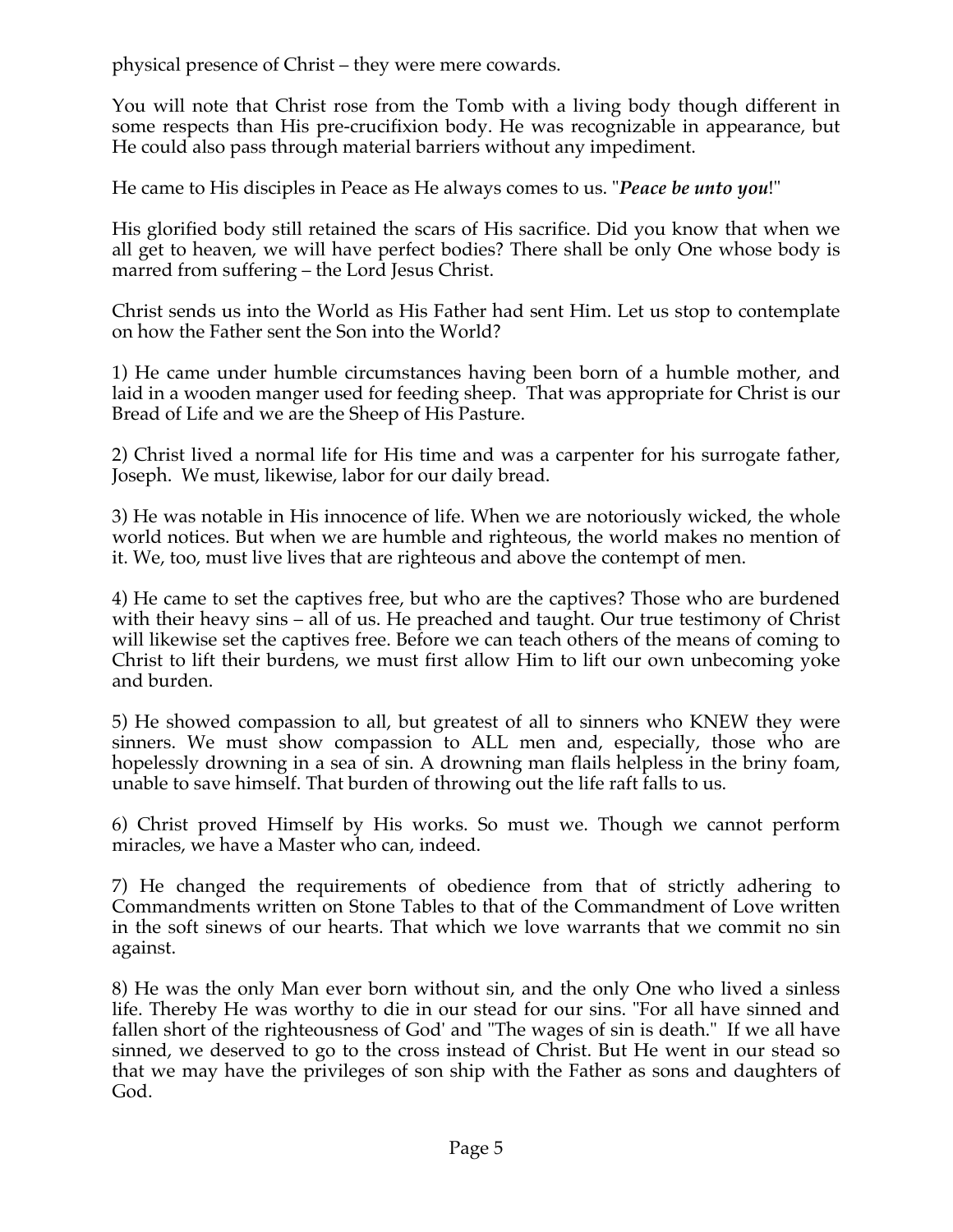9) He bore all of our sins on the cross when, at any moment, He could have come down from the cross. He was WILLING to go all the way for us. We must be WILLING to go all the way for Him and those He loves.

10) He arose from the Tomb on the third day as He had promised. That gives us the privilege to rise from our own graves if we are in Him and He in us. He is our Ark of Salvation that shall insure our living above the floods and terrors of this world.

11) He ascended to the Father and there intercedes for us with Him. He has left us as keepers of the Vineyard to labor in His stead. The teaching of the Apostles persists today though many have waxed cold and passionless in our day. Our task is to press on to the mark set in Christ by living a pure and clean life and telling others about the hope that is in us in Christ Jesus.

Have you lived the kind of life that causes men to know you belong to Christ?

On another note:

Today is the 100<sup>th</sup> Anniversary of the sinking of the largest passenger liner ever to sell the seas – the RMS Titanic. It lies in its watery grave 12,000 down at the sea bottom of the North Atlantic.

There are thousands of strong testimonies that have survived that tragedy even if their testators did not.

# *Bishop Dennis Campbell's Sunday Sermon*



As is oft the case, we are honored to present Bishop Dennis' Sunday sermon presented to his parish. Dennis has a special sermon for the First Sunday after Easter:

> How Communion Makes Us Holy Psalm 66, 1 John 5:4-12, John 20:19-23 First Sunday after Easter April 15, 2012

**RANT**, O Lord, that by thy holy Word read and preached in this place, and by thy GRANT, O Lord, that by thy holy Word read and preached in this place, and by thy Holy Spirit grafting it inwardly in the heart, the hearers thereof may both perceive and know what things they ought to do, and may have power and strength to fulfill the same.

Faithfulness is the subject of the prayers and Scripture readings for today. The Collect first declares that Christ died and rose again to make us acceptable to God, which it calls, "justification." It then beseeches God to enable us to put away unGodliness and serve Him in purity of life and truth. 1 John 5 reminds us that we are not to be worldly but are to overcome the world by faith, and John's Gospel, Chapter 20 records the appearance of the Risen Christ to His disciples, who are now becoming Apostles commissioned to found the Church.

Purity of life, let's call it, "holiness," should be one of the results of receiving the Lord's Supper.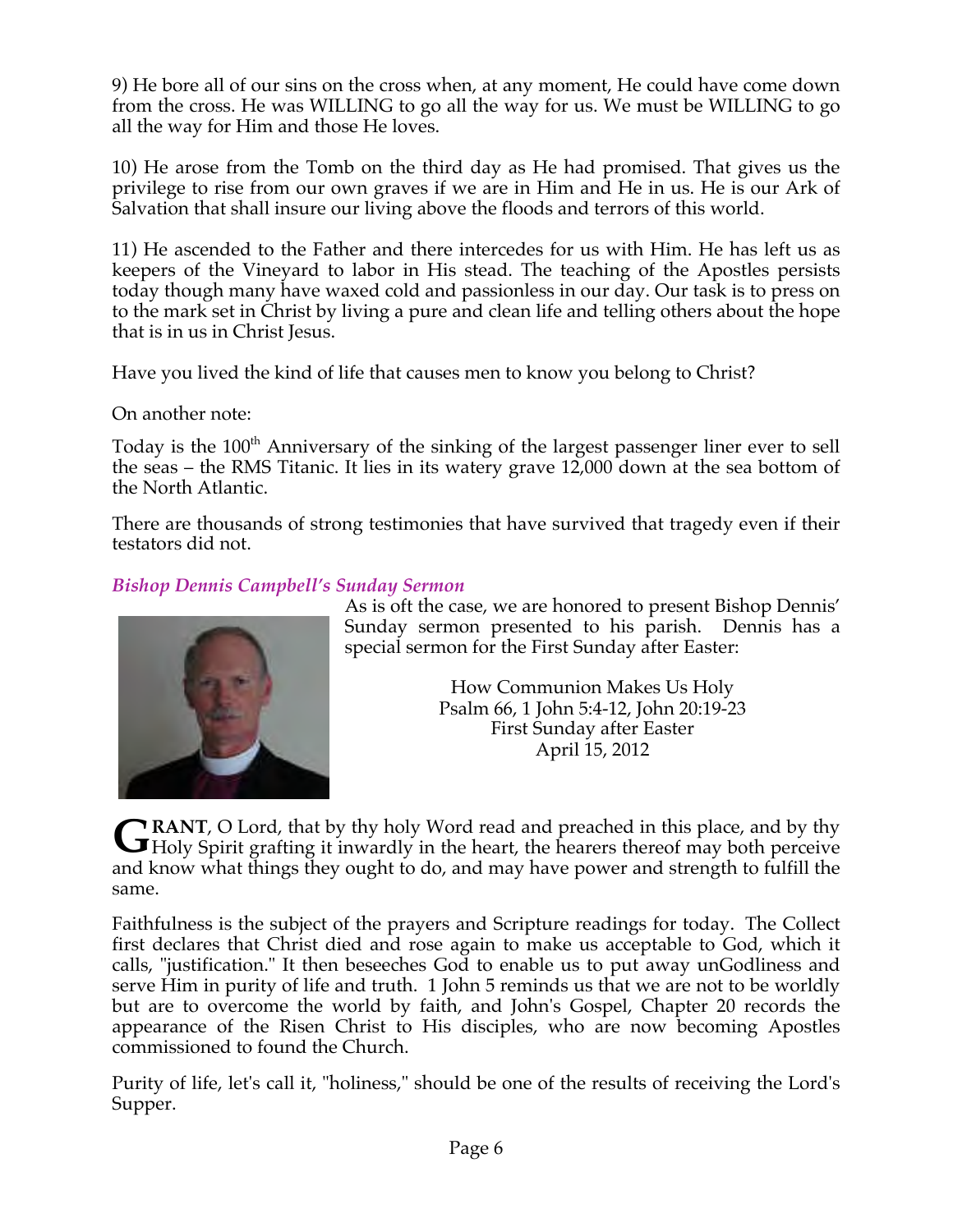We profess that the Lord's Supper is a means of grace, and therefore, duly and rightly receiving it makes us holy. Yet I wonder how many understand *how* the Lord's Supper, or, as we like to call it, the Holy Communion makes us holy. We can easily understand how a serious and continuing study of the Bible makes us holy. We know that reading it puts God's thoughts and values into us, and His thoughts and values change us by shaping our thoughts and values. We can easily understand how prayer makes us holy. I am not talking about simply asking God to give us things; I am talking about prayer as we find it in the Book of Common Prayer, and in Scripture, where it means, "worship." We can easily see that the services of Morning and Evening Prayer faithfully lead us into Biblical worship, and, as they are faithful expressions of Biblical truth, they cause us to ponder Godly things. Thus, they change us in our hearts and beings. They make us holy. We can easily see how the fellowship of a Biblical Church can make us holy. In its worship we hear the Bible read and proclaimed, in its prayers we are taken to the throne of grace, and in the fellowship of our family in Christ we find acceptance, encouragement, and love. But there is a great element of mystery surrounding the Holy Communion. We even call the bread and the cup, "holy mysteries" in the prayer after the Communion. So again, we ask, how does receiving Holy Communion make us holy?

It makes us holy by causing us to remember Christ's sacrificial death. In fact, remembering Christ's death is primary in Holy Communion. The bread of the Lord's Table is a symbol of the Lord's body, and by breaking and eating it we are reminded of the crown of thorns, the scourge, the nails, and the spear, and we remember that His body was broken for us. The wine we drink is the symbol of His blood that ran from His wounds and was poured out for us. I stress the word "symbol" here because the bread and wine represent the body and blood of Christ. They never become His literal body or blood. So when the Lord Himself, still in His physical body before the crucifixion, said, "This is my body," and "This is my blood, He clearly meant this bread *represents* and *symbolizes* His body, and this wine *represents* and *symbolizes* His blood. Remembering His death causes us to think on holy things, which, when accompanied by Biblical faith, helps us develop holiness of life.

The Lord's Supper makes us holy by causing us to remember that Christ's death purchased our eternal life. The Bible speaks of two states or conditions of the souls of people in eternity. One is called eternal death and it signifies being cut off from the presence and joy of God forever. As the Epistle for this morning states it; "he that hath not the son hath not life." This does not mean the soul goes into non-existence. It means the soul goes into a state that is so terrible and frightful that it can best be described as a living death. We can understand this easily because we have heard of people going through experiences in life which were so horrible they called their existence a 'living death." This, magnified beyond our ability to understand, is the condition of those who are forever cast out of the presence of God.

The other condition of the soul in eternity is called everlasting life, or, eternal life. Again, this refers to the quality, rather than the quantity, of existence, and it means to dwell forever in the immeasurable love and happiness of God. This condition of eternal life was purchased for us by Christ. Referring again to the Epistle of 1 John we read, "this is the record, that God hath given us eternal life, and this life is in His son." The breaking of His body and the pouring out of His blood was part of the way He paid the price of our sins, and purchased eternal life for us. When we eat the bread and drink the wine of Communion, we remember these things, and we are moved to greater faith and faithfulness. We are made holy. This is the second major point of this sermon;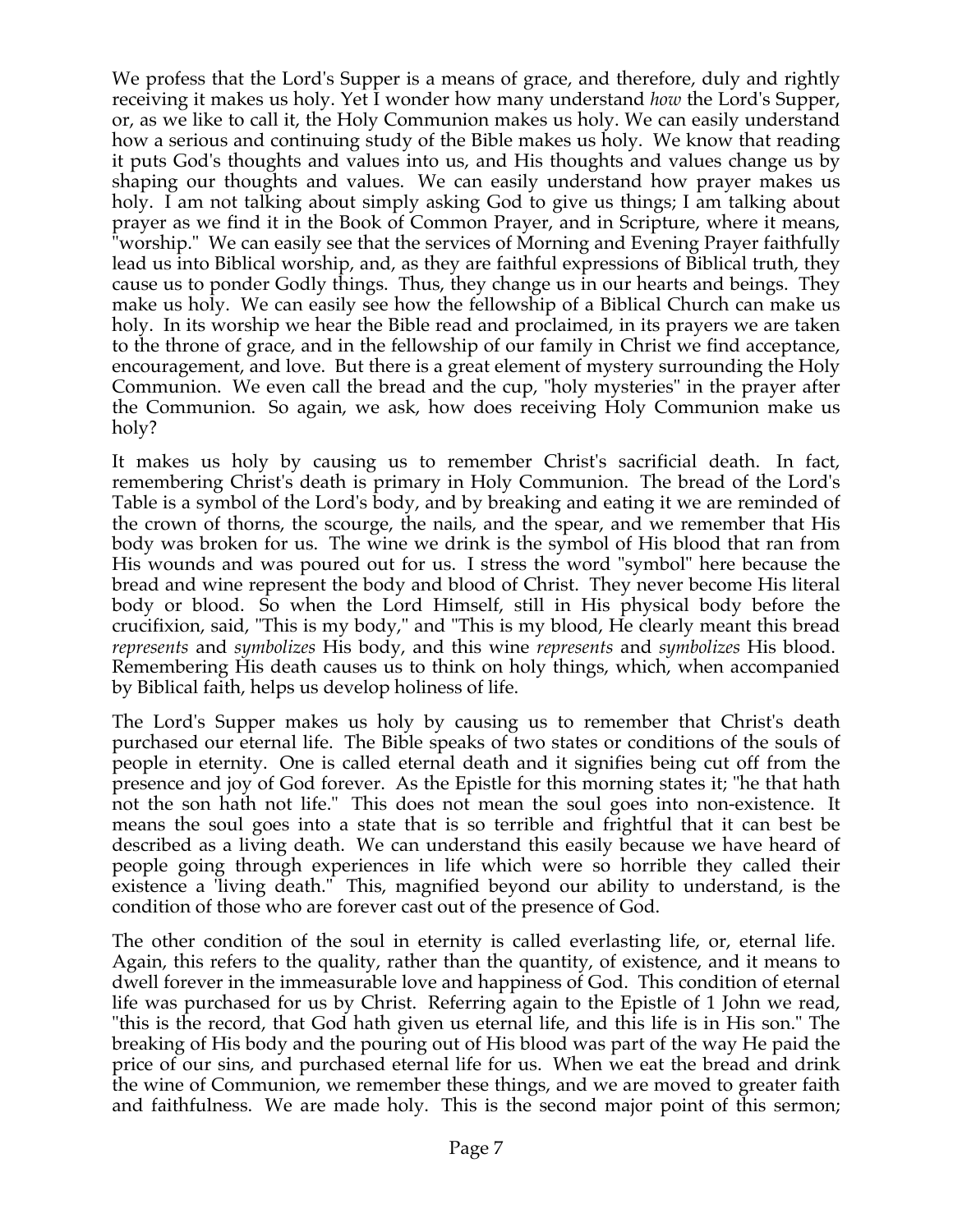receiving Holy Communion moves us to greater faith and faithfulness.

We are accustomed to thinking about the word, "faith" in two ways. First we think of the act of trusting in Christ's sacrificial death to make you right with God. The best way I can think of to express this is to say that if anyone asks you why you think you are going to Heaven, your answer would be, "Because Christ took my sins on Himself and paid their penalty by dying for me on the cross, and that is why God will let me into Heaven" Second, we think of The Faith, which means the doctrinal content of Christianity. The right receiving of Holy Communion increases our faith in both of these meanings. It increases our faith in Christ as our Saviour, by helping us trust Him more. It increases our belief that Christ died for my sins, therefore God is going to accept me into Heaven. It also increases our understanding of The Faith. The more we ponder the sacrifice of Christ, the more we grow in our understanding of the whole of the Christian Faith. We grow in our understanding of the seriousness of sin, the need for grace and justification, the meaning and need of holy living, and the Church, and so many other important things. We grow in faith as we receive Communion.

Yet there is a third meaning of the word, "faith" as it is used in the Bible, and that meaning is, "faithfulness." We could also call this, "purity of life," or, "holiness," or "Godliness," or any number of other things, but they all refer to living lives that are more fully surrendered to the will of God and less occupied with the things of sin and self. I think no one will disagree when I say that the more we realise the wickedness of our sin, the horrors of hell, and the greatness of the sacrifice of Christ, the more we ought to be moved to lives of holiness and purity. The more we ought to be moved to love Christ, and devote ourselves to Him in all things. The Lord's Supper gives us the opportunity to think on these things, to grow in our understanding of them. And, if we truly understand these things, and if we truly see them through the eyes of faith as we come to the Table of the Lord, we will naturally find ourselves moved to holiness.

I need to say one more, very important thing. You have noticed that I keep saying things like, the Bible changes us, prayer changes us, and Communion changes us. This is very important because we do not change ourselves by doing these things; God changes us, and He uses these things to do it. That's why they are known as the means, or channels, of grace. Grace, of course means God's attitude of mercy toward us, but it also refers to God's activity toward us as He changes and remakes us, and causes us to walk in His ways and find our joy in Him. So, when we worship, God works in us to heal our souls and strengthen our faith. When we read the Bible God changes our thoughts and gives us His values. And when we come to the Holy Table of Communion, God Himself enables us to come in faith, and grow in faith as we remember our Saviour's loving sacrifice. So, in the end, it is not we who make ourselves holy by coming to this Table or doing good things. It is God who makes us holy by the means of grace. We could say, God uses these things to draw us into Himself. That is the real way Communion makes us holy. Blessed Easter,

-- +Dennis Campbell

Bishop, Anglican Orthodox Church Diocese of Virginia Rector, Holy Trinity Anglican Orthodox Church Powhatan, Virginia www.HolyTrinityAnglicanOrthodoxChurch.org www.lifeinthescriptures.blogspot.com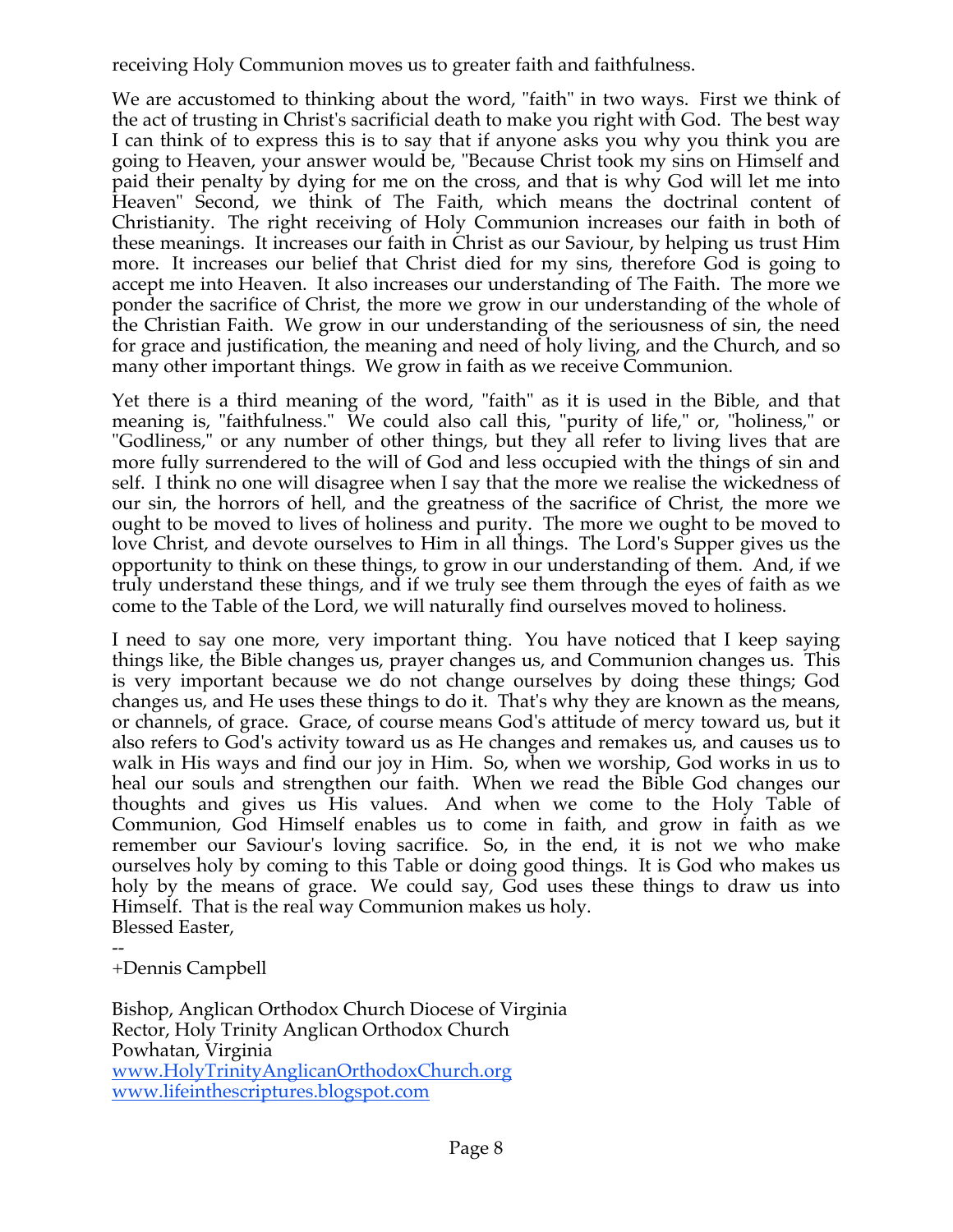#### *New Nametags*

We had no new nametags today.

### *After Church Hospitality*

Today we had no snacks as Jack once again decided we really did not need the carbs. On the other hand, he saw nothing wrong with going out to lunch right after church! But, next week is a sure thing. Hap's aunt, Aunt Laurel is hosting snacks in honor of her 89<sup>th</sup> Birthday! The fatted dog nut is a sure thing! Hope is ever living!

After church goodies providers as currently signed up:

| Date          | <b>Name</b>                                                        |
|---------------|--------------------------------------------------------------------|
| 22 April 2012 | Laurel Bessesen is hosting snacks in honor of her 89 <sup>th</sup> |
|               | Birthday! - Second Sunday after Easter                             |
| 29 April 2012 | Jack Arnold - Third Sunday after Easter                            |
| 6 May 2012    | <b>Opportunity Available - Fourth Sunday after Easter</b>          |
| 13 May 2012   | <b>Opportunity Available - Rogation Sunday</b>                     |
| 20 May 2012   | Opportunity Available - Sunday after the Ascension -               |
|               | Going away party for Ryan Hopkins                                  |
| 27 May 2012   | Opportunity Available - Whitsunday or Pentecost -                  |
|               | <b>Memorial Day Weekend</b>                                        |
| 3 June 2012   | <b>Opportunity Available - Trinity Sunday</b>                      |
| 10 June 2012  | <b>Opportunity Available - First Sunday after Trinity</b>          |
| 17 June 2012  | <b>Opportunity Available - Second Sunday after Trinity</b>         |
| 24 June 2012  | <b>Opportunity Available - Third Sunday after Trinity</b>          |
| 1 July 2012   | <b>Opportunity Available - Fourth Sunday after Trinity</b>         |
|               |                                                                    |

*People in our Prayers* - http://faithfulcenturionprayerteam.blogspot.com/

### **Why? Prayer is an extremely important activity.**

It is not that God knows not our needs, for He surely does. Yet, Jesus commanded us to ask God for those same needs. In addition to the obvious of asking God for help, offering thanksgiving and the like, prayer helps us focus our thoughts on how we might do God's work.

The Prayer Team of the Church of the Faithful Centurion was established to help our members and fellow Christians pray for those in need and to give thanks as well for the blessings we have been granted.

#### **Who can be on the list? Do I have to be a member of the Church of the Faithful Centurion to be prayed for?**

No! The only qualification to be on the list is that you want our prayer team to pray for you. We are Christians and are happy to pray for you, no matter who you are. If you want help from God, you are our kind of people.

#### **What is the commitment from the prayer team?**

Each member of the team will pray for the desired outcome at last once per day.

### **How do I get myself or someone else on the prayer list?**

You can email one of the prayer team leaders: Jack - jack@faithfulcenturion.org or Dru dru@ faithfulcenturion.org, or call the church office at (619) 659-3608 or fill out a prayer card at church.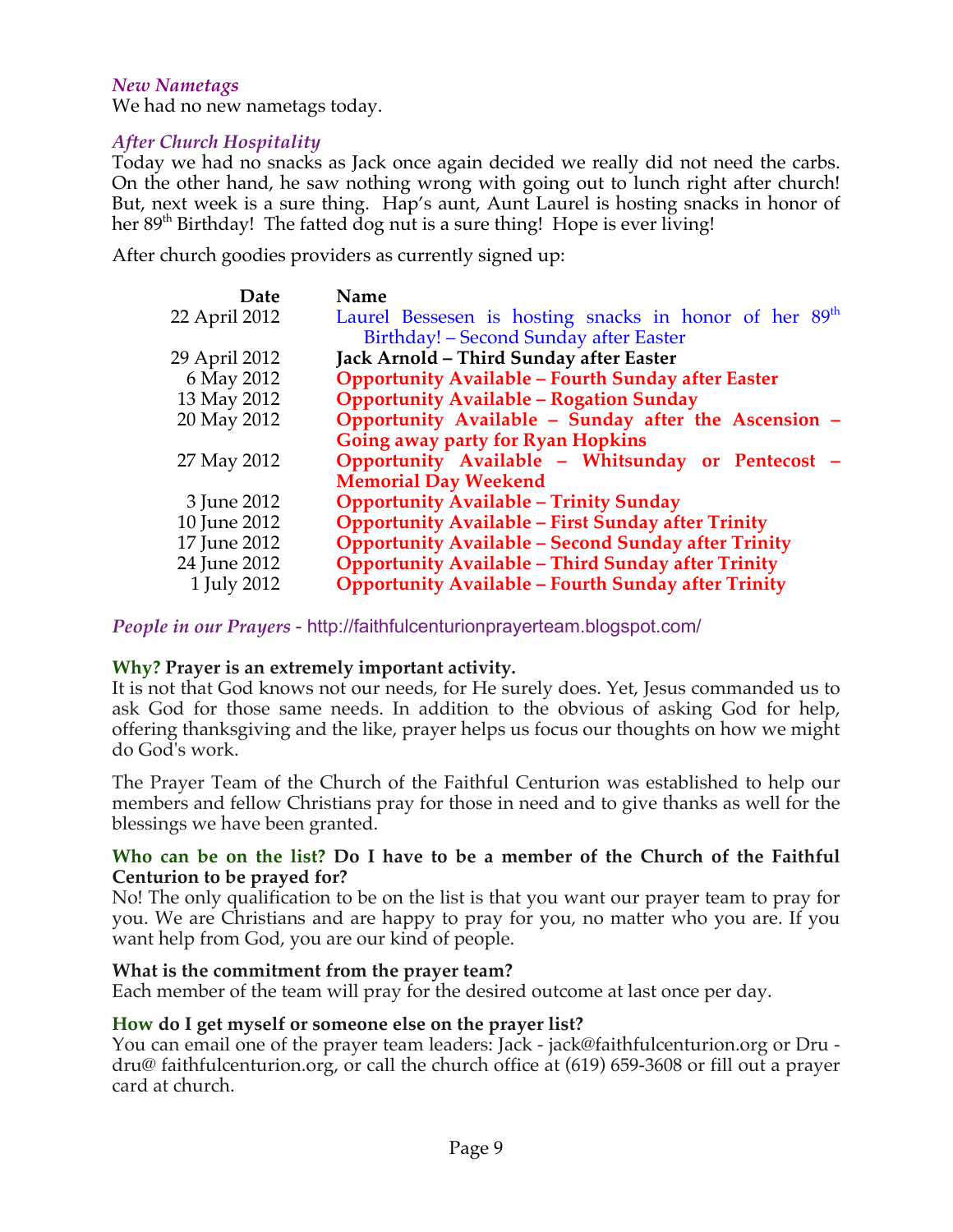### **What should I ask for?**

Depends on what you want. Some people merely want God to be asked to heal their ills and be mentioned by their first name, others want a specific outcome and / or have more of their personal information known to the team. Ask for what you want. It is your desire and need for prayer the team is attempting to meet. For typical examples, see the list below.

### **Updating the Team**

If you are on our prayer list, or if you have submitted a person that you have asked us to pray for, please update one of the team members or Hap in person, by telephone or email. It helps to be able to pray specifically for these individuals including their specific needs; plus if they get better, it is nice to give thanks!

Please note that on the yellow (maybe green or orange if you get an old one) cards at church, you can ask that those to be prayed for have their names disseminated to the prayer team. Those names will be said in church and appear here. Or, you can ask that their names and purpose be kept confidential, then only Hap will know to pray for them.

#### *Prayer List Notice – If you have someone on the prayer list and their needs have changed, please let us know. We'd like to update our prayers to reflect the need and most important to give thanks!*

### *Travel*

*Hap, Dru and Jack* are on travel this week.

- *Members of the 91st Tactical Fighter Squadron* are on travel this week for a reunion in Nashville.
- *Mona Mukerji* traveled from England to Pakistan recently, in order to commemorate the opening of a church she and her extended family had built in the town of Stunzabad, Pakistan, a very volatile area. Also, Mona's brother was a very, very renowned priest or bishop, in Lahore until he passed away. This family is heavily involved in uplifting Christians in Pakistan; as we know, they have their work cut out for them. God bless them and keep them safe.

### *Move*

*The Thomas Family* is on a short tour assignment in Guam for the next 18 months. Please pray for the assignment to continue to go well for Kurt and for Mary and the kids to make new friends. In particular pray that Kristyna and Mitchell will develop good friends and school mates there so as to further their development as both Christians and citizens. Things seem to be going well where the sun rises on the United States, so keep praying! Give thanks and ask for continued good developments.

# *Birthday*

*Dru Arnold* celebrated her 57<sup>th</sup> birthday 2 February 2012. It should be noted while it was sunny, when she went outside first thing in the morning, she did not see her shadow; thus there will not be six more weeks of winter. Being snowed in four times since then, we are wondering about the prognosticatory power of that legend!

# *Homebound or Infirm*

*Sara's mother* is in a state of deteriorating health, both physically and mentally. On 30 January 2012, she broke her hip and had a partial hip replacement. Please pray for a rapid recovery for her, as well as peace of mind for her and the ability for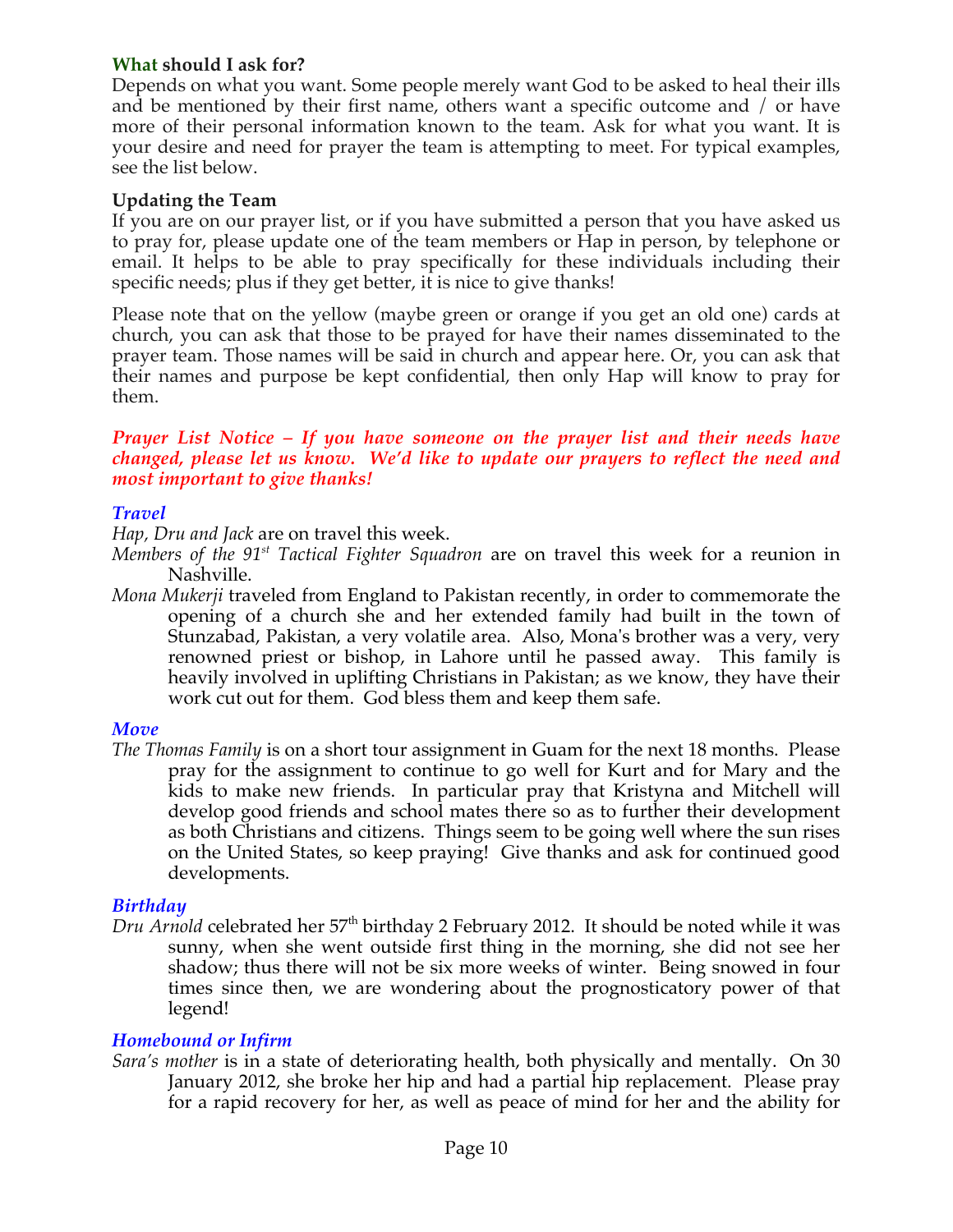both Sara and her mother to put their cares and worries on God's shoulders so they can deal with the many problems involved.

# *Departed*

- *Arthur Gregr*, father of Brett Gregr, passed away on 16 March 2012. Please give thanks for his life here and pray for peace of mind and trust in God for his family who remain behind, in particular his son Brett.
- *Jackson Babcock*, father of Hope DeLong, passed away on 14 March 2012. Please give thanks for his life here and pray for peace of mind and trust in God for his family who remain behind, in particular his daughters Lisa, Faith and Hope.
- *Claranell* passed away the morning of 16 February 2012, after a stroke on top of her preexisting heart problems. Please give thanks for her life here and pray for peace of mind and trust in God for her family who remain behind.
- *Larry Moison* passed away on 9 February 2012. Larry was a staunch American patriot and Christian. He was always willing to provide Bishop Ogles with excellent advice and counsel at any time the church faced challenges. He was to be ordained to the diaconate at Bishop Ogles' first opportunity to visit northern Virginia and always stood firm on faith even when those around him faltered. May God comfort and strengthen the family during this loss.
- *Hal Campbell* (Lew and Dotty's Son In Law see below) passed away on 7 February 2012 at the Seattle Veteran's Hospital as the result of a head injury apparently sustained in a fall in his room there. Please pray for his wife Kathy and their two sons as they deal with the loss of their husband and father. Pray in particular for Kathy as she is having a very bad time dealing with the loss of her husband.

# *In need of a miracle or understanding of God's Plan*

*Todd* and *Kenny* have both been fighting osteocarcinoma for over five years and have been told their time here on earth is nearing its end, absent a miracle from God. Both are ready to go home and leave the pain, but would like to stay. Please pray for them and their families.

# *Healing*

- *Kay Denton* (Mrs. Kay) got a blood clot, which affected two of her fingers. She underwent an angiogram which seemingly had the desired result and the Eveready Bunny rebounded once again. Please pray a prayer of thanksgiving for the positive outcome and pray for continued peace of mind for Mrs. Kay and her family. Give thanks for her trust in the Lord and her positive attitude.
- *Izaiah Urista (4*) has a brain tumor. He was playing with his older sister, Jade, at McDonald's when she noticed he wasn't using his right side to climb, etc. Jade took her brother to their mother after which they realized he couldn't lift his arm. They took him to the hospital where it was discovered he has a brain tumor. He will undergo about 18 months of chemo to see if the tumor will shrink. At this point they do not think they can do anything else for him. Please pray for strength and guidance for Izaiah and his entire family, as well as provide guidance for medical treatment team.
- *James L. Cavanah* had surgery the afternoon of 10 February 2012, to remove two small but cancerous tumors. James is a minister with the AOC in Savannah, Georgia. Please pray for his recovery and remission from the cancer. Give thanks for the surgery and pray for both him and his family to allow God to carry their worries while he recovers.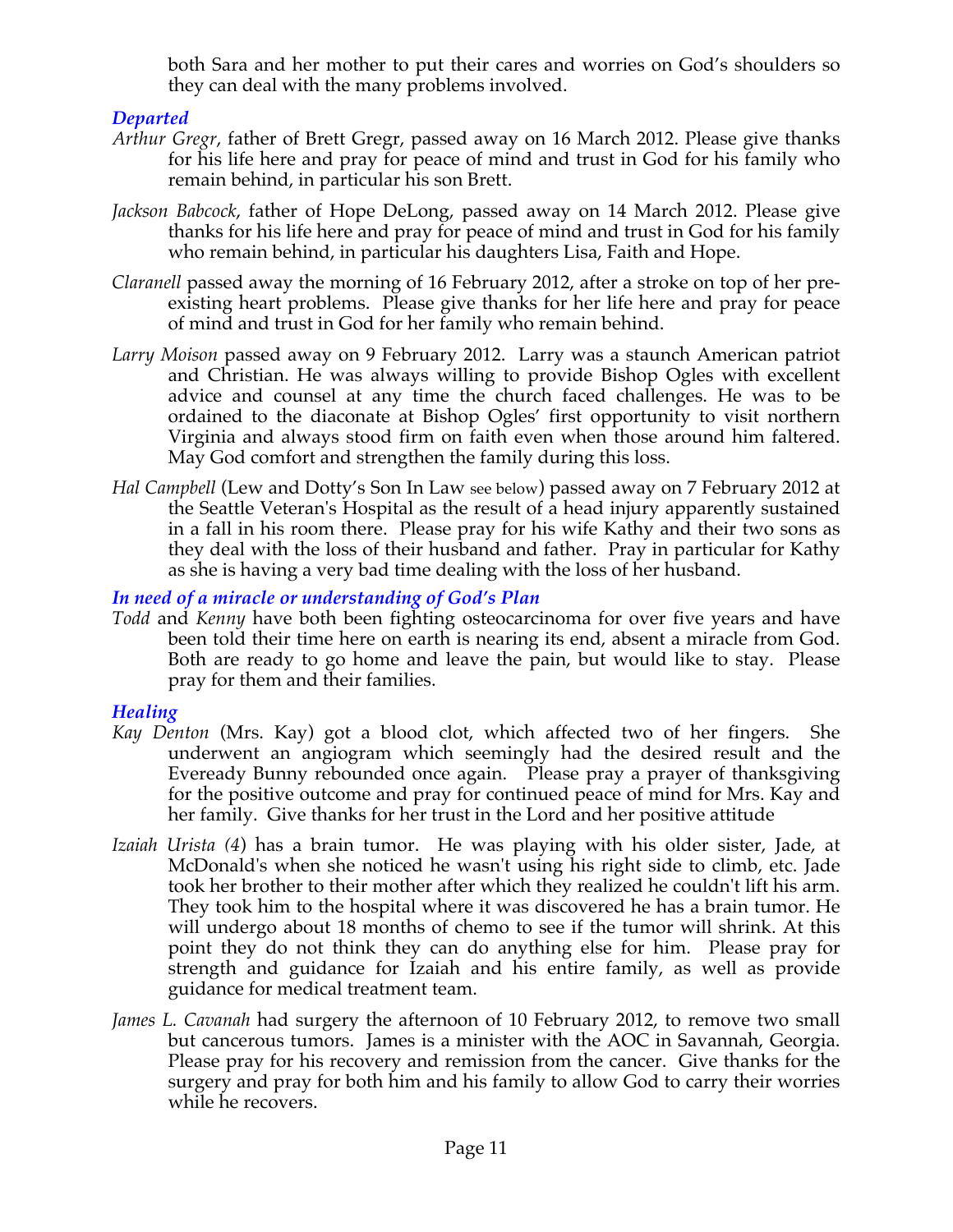- *Bill Aitken* had a third abdominal surgery on 22 November 2011. This time the tumor was removed. The surgeon said pathology indicates the tumor with all margins os out, along with a few lymph nodes and fatty tissue. The tumor is an intermediary (risk) sarcoma, but should not come back. Please pray that Bill might live a long and healthy life to the honor and glory of God. Pray also for peace of mind for Bill and his wife Sara.
- *Gil Garcia* is back in the VA hospital trying to get a grip on his skin. Give him a call at (909) 499-3665. Please pray for peace of mind for Gil and his wife Mary.
- *Dotty Valkenaar* had successful surgery for a shoulder ligament problem on 28 February 2012. Physical therapy seems to be working, but is painful. Please pray for continued recovery and peace of mind through trust in God for Dotty and Lew, her husband, as well as their entire family.
- *Lew Valkenaar* is getting over a cold which migrated to his lungs. He hopes to attend church and sing at the local hospital. Pray for a completed recovery.
- *Morris Martin, 91,* has had multiple bouts of pneumonia and lost his ability to swallow; he is still trying to regain his ability to swallow. Morris was back in the hospital over Easter as the result of an inadvertent aspiration. He is back in the nursing home and gaining strength. He has a great attitude and trust in God. Pray for continued gain of strength and peace of mind for Morris and his family, in particular his son Paul. Pray for his trust in our Lord and for both him and his family to let God carry their worries while he recovers.
- *Steve Sundberg* had a heart attack after Easter. After some time, the medical team treating him decided he was not a candidate for stents and a five-way heart bypass was performed the week of 6 June 2011. Please pray for his complete recovery and for his three children and family who are very worried about him, pray also for his trust in our Lord and for both him and his family to let God carry their worries while he recovers.
- *Matt Alcantara*, age 15, has Osteosarcoma (bone cancer), a very rare and often lethal form of cancer with limited treatment options. This is a disease that is about 90 percent fatal in a couple of years. He has no hip joint on one side, but he walks and swims! Courage? Guts? You bet! Matt just came back from his what is now every four month bone scan – CLEAN! Thanks be to God for the way things have gone. Thanks also for the great faith of Matt and his entire family. Their faith and trust is a wonderful example for each and every one of us. But, now is not the time to stop praying. Actually, it never is the time to stop praying!
- *Judith Clingwall*, is afflicted with Multiple Sclerosis (MS). She is currently in Laurel Place, an extended care facility in Surrey, British Columbia. Judith's condition seems stable a present, although the medication levels have been increased. Please pray for her to take an active part in her own life, for her strength, peace of mind, trust in God and remission of the disease so she might return home to her family. Pray also for strength for her husband Martin as he deals with all the problems and stress of Judith's situation.
- *Becky Madden* is paralyzed from the neck down as the result of a tragic shooting accident. She has made it home and to church in a new donated magic wheelchair. Please pray for further recovery for Becky, as well as strength and guidance for each of those involved.

*Betty Macauley,* Tim's mom, fell and cracked her hip. The surgeons were able to put a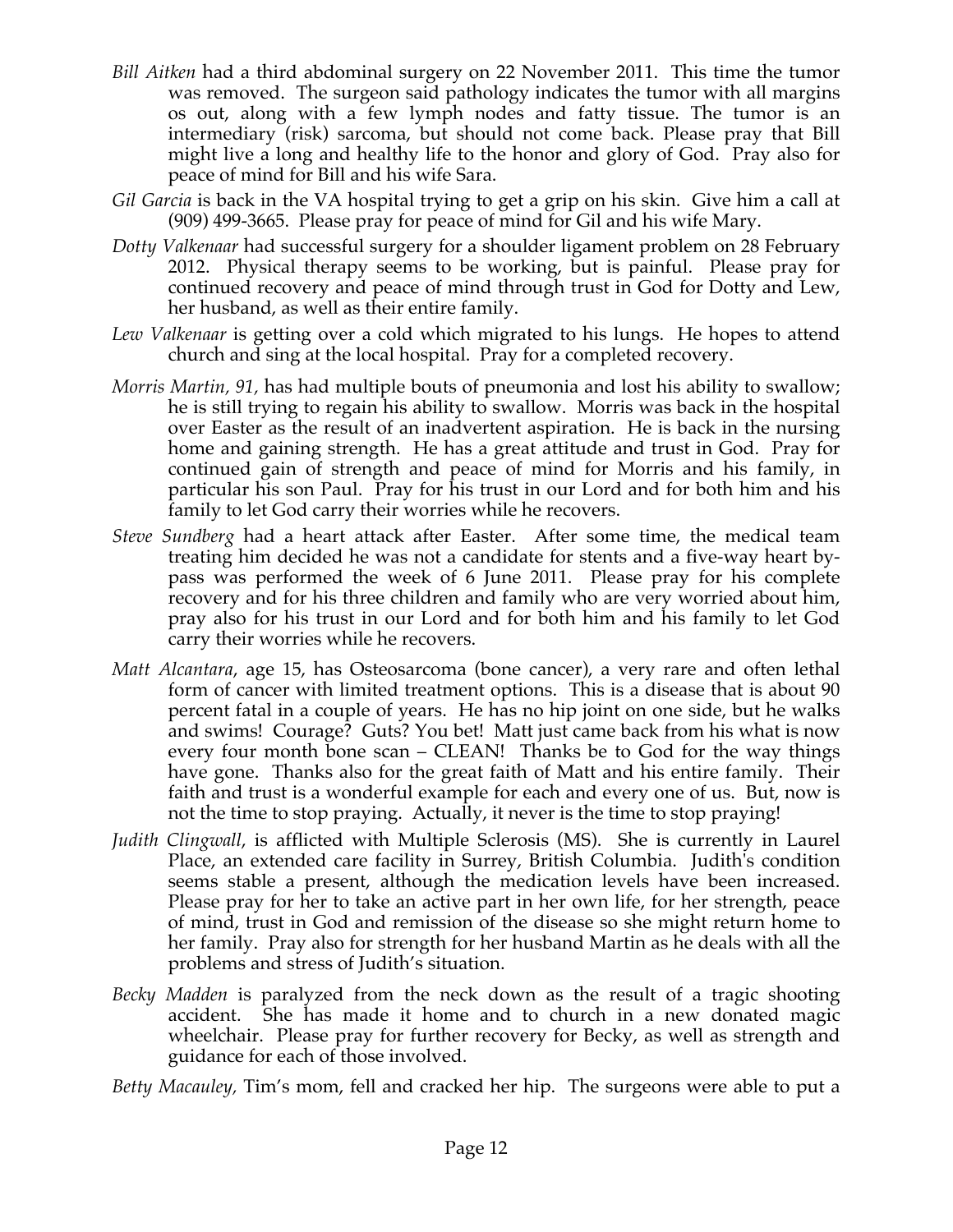pin in the hip. She made it home after a week of rehabilitation, which is a good sign. She is now walking with the aid of a walker around the house and wheelchair when out side of house. Tim says she is tough and hanging in there, considering she will be 92 in June. Tim will be heading up to see her for a few days in April. Please pray for her rapid recovery and for a good attitude and most important for trust in God to keep her moving while she is here.

- *Lauralee* underwent a lumpectomy on Friday after Thanksgiving. A further anomaly has been discovered and she had additional preventative radiation treatment. Please pray for a complete remission of the cancer. Pray also Lauralee will maintain her great attitude and trust in God.
- *Luca*, 5 years old, from our church family in Perth, Western Australia, who has just been diagnosed with leukemia. And for his Mum and Dad and extended family.
- *Vince (age 15),* reoccurrence of Osteosarcoma, recent testing found a nickel sized tumor in his lungs. The doctors are consulting with a specialist in Houston. Please pray for guidance for the medical team and for peace of mind for Vince and his family.
- *Obra Gray* continues to take day by day. Please continue to keep Obra in your prayers, and give him the strength of knowing the Lord is with him and will never forsake him. Obra needs security of what lies ahead of him, and only the Lord can grant the solace to answer his prayer.

### *Guidance*

*Sara* asks that you pray for guidance for her as she deals with the stresses of her family and life. Pray that she can separate those things which she can affect from those things which she cannot and give her grace to accept that she cannot do everything and can only change those things within her control.

*Jacquie* to open her heart to God and accept His Love and Grace.

*Hap* and *Ryan* both ask you to pray they might be able to trust God will help them make the right decisions at the right time and not to worry uselessly, to change those things they can change, accept those things they cannot change, sleep well to be able to do the correct things with a clear head and that they will open their hearts to the Holy Ghost.

# *Armed Forces & Contractors*

Airman Donny Patton (Kadena AB, Japan), Jordan (USMC – 29 Palms), Trevor (USAF - KC-10 Boom Operator), Trevor (USN – Whidbey Island, EF-18 Pilot), Kurt Thomas (USN – Guam)

# *Persecuted*

Around the world, Christians are under attack, not only in the Muslim world, but from Hindus and others in India. Also, they are under continual attack in the name of "Separation of Church and State" in the western world, as it becomes actively atheist or pro-devil buddy. Please pray for God's guidance and protection for all persecuted Christians and those around them.

# *Thanksgiving*

*Greg Chase* gives thanks for the passage of his kidney stones.

*Ruby June Hauf*, young daughter of Jerod and Amy (grandson of Lew and Dotty Valkenaar) had successful surgery for a large growth on her liver. All seems well. Please give thanks for the successful result and quick.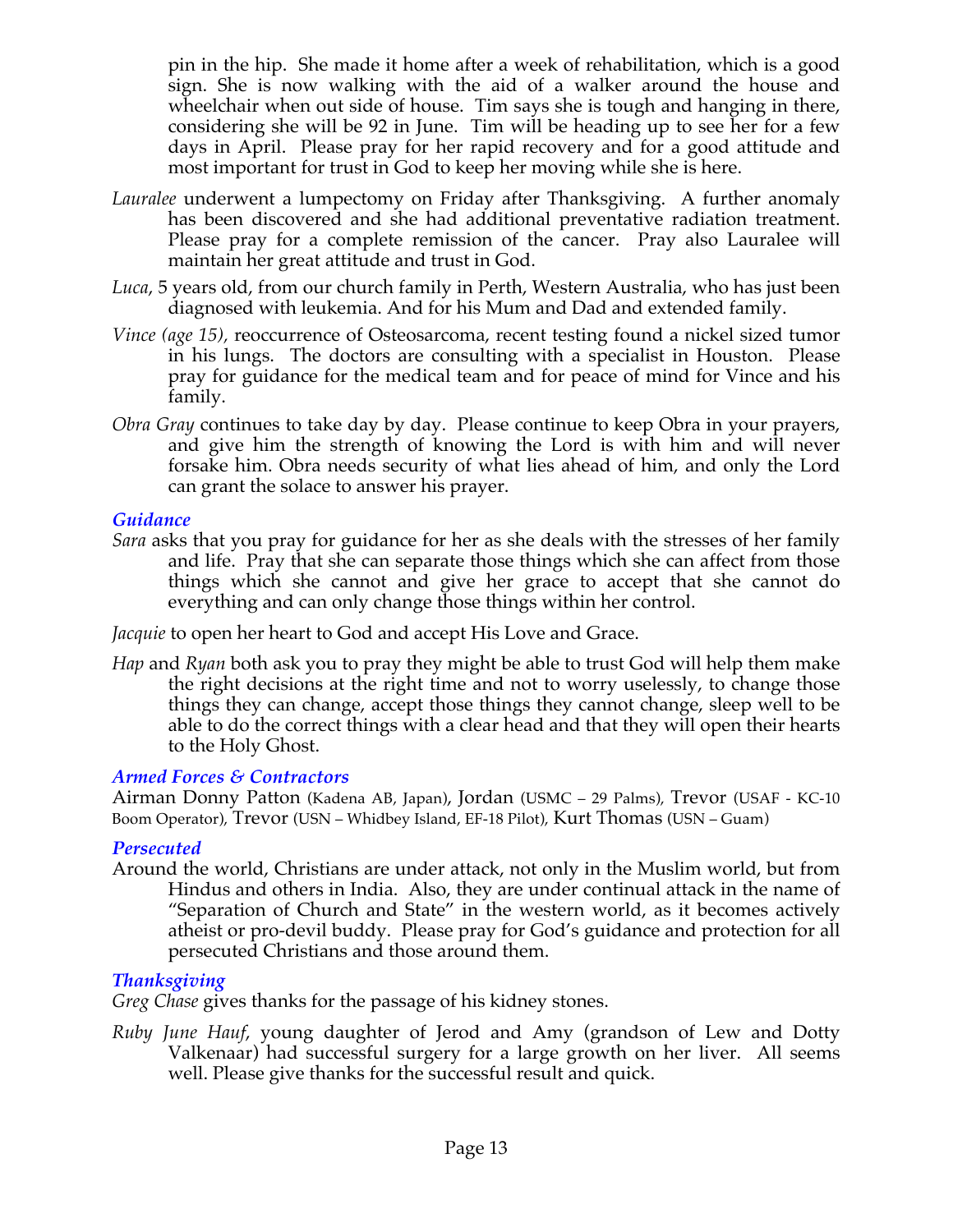# *Various Special Requests*

- We ask that you pray, please ask God that the Holy Ghost might give you insight into how you might make the lives of your friends and family better. Remember helping others is not just those who you don't know!
- Please join us in praying that the *Free Teen Guitar Class* will be continue to be an opportunity for God to work in the lives of the kids and their families. Please ask God to guide the class to new opportunities to make Him known to others. Help us to let the love of our Lord shine through us into their lives, putting Him first, so that He might enter in to their hearts and lives.

### *Question that only you can ask*

What would you like to know about our history, what we believe, what we do or how we operate? Hap is looking for material for the continuing education class and *Thought for the Day* material. Help us help you. Please send your question to Hap so we all can get an answer. Just because you don't know the answer to your question doesn't mean you are the only one who doesn't know. But, if you don't ask, no one will know.

### *I'd like to get a different point across or announce something*

If you have a different point of view, I would be happy to give you room to get your point across. While this publication is my perspective on events, I recognize not everyone may agree and that some people would like to express their own opinion. If you want to write something, please forward your item to Hap (with a note as to whether or not you would like editing help) to: hap@faithfulcenturion.org.

### *Epistleers*

We post the list of Epistle Readers in the Sunday Report each week so you can either plan your attendance or your pre-reading as the spirit so moves you.

### **Date Reader**

| 22 April 2012 | Ryan Hopkins – Second Sunday after Easter |
|---------------|-------------------------------------------|
| 29 April 2012 | Ryan Hopkins - Third Sunday after Easter  |
| 6 May 2012    | Ryan Hopkins – Fourth Sunday After Easter |
| 13 May 2012   | Ryan Hopkins – Rogation Sunday            |
| 17 May 2012   | Ryan Hopkins – Ascension Day              |
| 20 May 2012   | Dru Arnold – Sunday after the Ascension   |
| 27 May 2012   | Dru Arnold - Whitsunday - Pentecost       |
| 3 June 2012   | Dru Arnold - Trinity Sunday               |

# *The near future, as well as Next Sunday*

22 April 2012 – Second Sunday After Easter – Evening Prayer - Service start time 1530 (3:30 pm welcome or gathering songs before the service at 1515 (3:15 pm); **Time 1530 (3:00 pm); Location – 10603 Burrell Way, Descanso, CA**

29 April 2012 – Third Sunday After Easter – Morning Prayer - Service start time 1000 (10:00 am); welcome or gathering songs before the service at 0945 (9:45 am); **Time 1000 (10:00 am); Location – 10603 Burrell Way, Descanso, CA**

6 May 2012 – Fourth Sunday After Easter – Morning Prayer - Service start time 1000 (10:00 am); welcome or gathering songs before the service at 0945 (9:45 am); **Time 1000 (10:00 am); Location – 10603 Burrell Way, Descanso, CA**